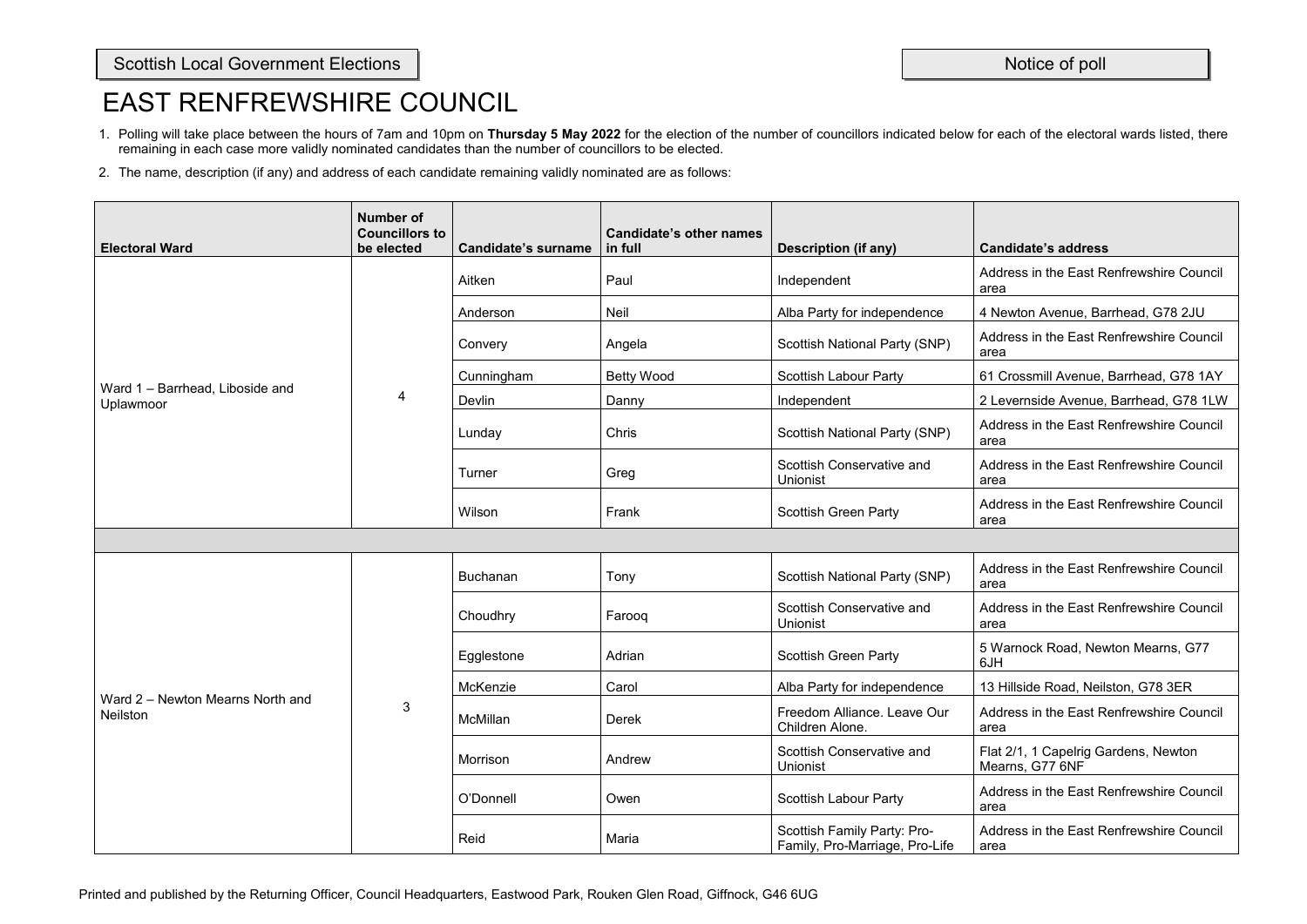|                                    | 3 | Gebbie         | George         | Alba Party for independence                         | 1 Benview Road, Clarkston, G76 7PW               |  |  |
|------------------------------------|---|----------------|----------------|-----------------------------------------------------|--------------------------------------------------|--|--|
|                                    |   | <b>Merrick</b> | Colm           | <b>Scottish National Party (SNP)</b>                | Address in the East Renfrewshire Council<br>area |  |  |
|                                    |   | Montague       | Mary           | <b>Scottish Labour Party</b>                        | 4 Hutcheson Road, Thornliebank, G46 7JG          |  |  |
| Ward 3 – Giffnock and Thornliebank |   | Roy            | Alice          | Independent                                         | Address in the East Renfrewshire Council<br>area |  |  |
|                                    |   | Sharkey        | Karen          | <b>Scottish Green Party</b>                         | Address in the East Renfrewshire Council<br>area |  |  |
|                                    |   | <b>Steele</b>  | Allan          | Independent                                         | 0/2, 92 Braidholm Road, Giffnock, G46<br>6DF     |  |  |
|                                    |   | Wallace        | Gordon         | <b>Scottish Conservative and</b><br><b>Unionist</b> | Address in the East Renfrewshire Council<br>area |  |  |
|                                    |   |                |                |                                                     |                                                  |  |  |
|                                    |   | Campbell       | Kate           | <b>Scottish Conservative and</b><br>Unionist        | Address in the East Renfrewshire Council<br>area |  |  |
|                                    |   | Edwards        | Gerald         | <b>Scottish Conservative and</b><br>Unionist        | Address in the East Renfrewshire Council<br>area |  |  |
|                                    |   | Ireland        | Annette        | <b>Scottish National Party (SNP)</b>                | Address in the East Renfrewshire Council<br>area |  |  |
|                                    |   | Keenan         | Gordon         | <b>Scottish Green Party</b>                         | 21 Hillview Drive, Clarkston, G76 7JF            |  |  |
| Ward 4 - Clarkston, Netherlee and  |   | Macdonald      | David          | Independent                                         | Address in the East Renfrewshire Council<br>area |  |  |
| Williamwood                        |   | McDonald       | David Tam      | <b>Scottish National Party (SNP)</b>                | Address in the East Renfrewshire Council<br>area |  |  |
|                                    |   | Miller         | Stewart        | Independent                                         | Flenders Farm, Clarkston, G76 8RD                |  |  |
|                                    |   | Pragnell       | Katie Victoria | Labour and Co-operative Party                       | 9 Stamperland Hill, Clarkston, G76 8AH           |  |  |
|                                    |   | Vlastari       | Daphne         | <b>Scottish Liberal Democrats</b>                   | Address in the East Renfrewshire Council<br>area |  |  |
|                                    |   | Walker         | Colette        | Independence for Scotland<br>Party                  | Address in the East Renfrewshire Council<br>area |  |  |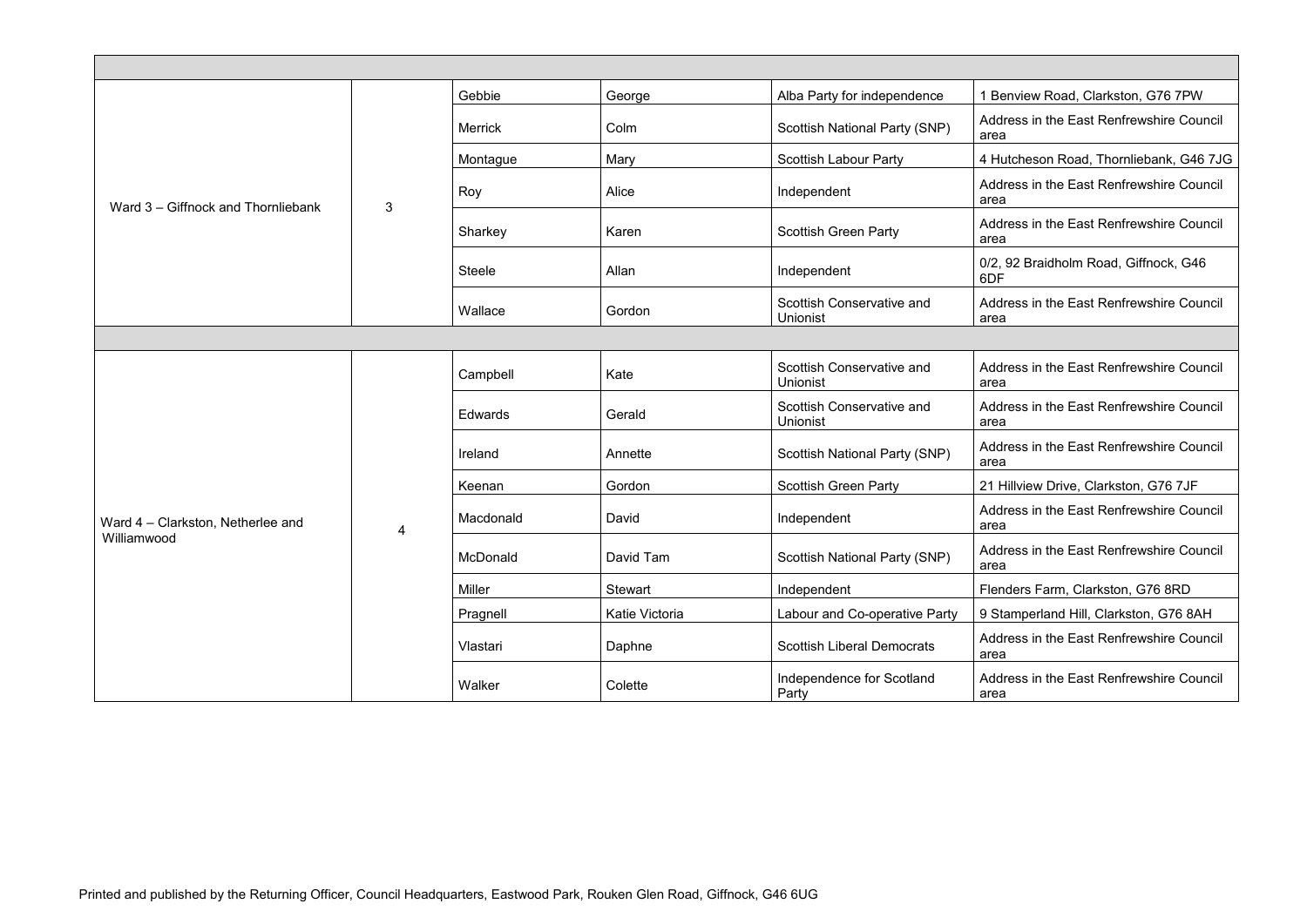Address in the East Renfrewshire Council area

Address in the East Renfrewshire Council area

Address in the East Renfrewshire Council area

Address in the East Renfrewshire Council area

Address in the East Renfrewshire Council area

| Ward 5 – Newton Mearns South and<br>Eaglesham | $\overline{4}$ | Anderson        | Andrew            | <b>Scottish Labour Party</b>                                  | a |
|-----------------------------------------------|----------------|-----------------|-------------------|---------------------------------------------------------------|---|
|                                               |                | <b>Bamforth</b> | Caroline          | <b>Scottish National Party (SNP)</b>                          | a |
|                                               |                | Edlin           | Paul              | Scottish Conservative and<br><b>Unionist</b>                  | a |
|                                               |                | McLean          | Jim               | <b>Scottish Conservative and</b><br><b>Unionist</b>           | a |
|                                               |                | Palmer-Dyer     | Victoria          | <b>Scottish Green Party</b>                                   | a |
|                                               |                | Reid            | Luke              | Scottish Family Party: Pro-<br>Family, Pro-Marriage, Pro-Life | ć |
|                                               |                | Siddiqui        | Amer              | Alba Party for independence                                   | F |
|                                               |                | Smith           | Paul              | Scottish<br>Conservative<br>and<br><b>Unionist</b>            | ε |
|                                               |                | Turnbull        | <b>Mark Niven</b> | Freedom Alliance.<br>Stop<br>the<br><b>Great Reset.</b>       | ε |

Address in the East Renfrewshire Council area

5 Glendoick Place, Newton Mearns, G77  $3XT$ 

Address in the East Renfrewshire Council area

Address in the East Renfrewshire Council area

3. The persons entitled to vote as electors at this election are the persons registered in the register of electors for the respective electoral wards, but a person whose name is so registered may not vote if the entry in the said register gives as the date on which the person will become of voting age a date later than the day fixed for the poll.

Signed: ……L A McMillan…………………………… (Returning Officer) Date: 30 March 2022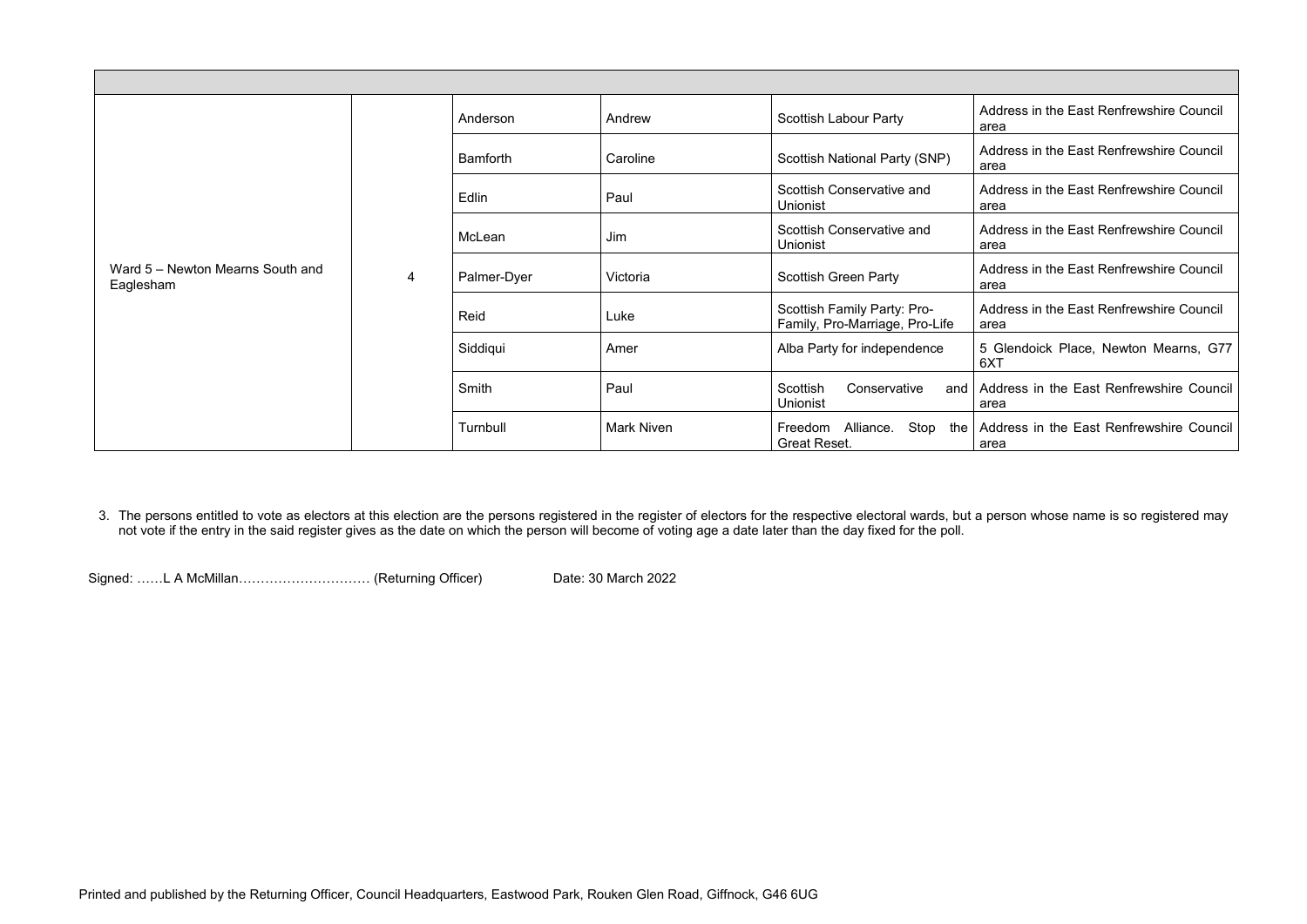| i in this election shall be as follows. |  |  |
|-----------------------------------------|--|--|
| olling station                          |  |  |
|                                         |  |  |
|                                         |  |  |
| $\overline{os 1 - 128}$                 |  |  |
|                                         |  |  |
|                                         |  |  |
|                                         |  |  |
|                                         |  |  |
|                                         |  |  |
|                                         |  |  |
| $\overline{48)}$                        |  |  |
| enue (Nos 1 – 15)                       |  |  |
| e                                       |  |  |
|                                         |  |  |
|                                         |  |  |
| escent                                  |  |  |

| Ward:             | Warg<br>∟iboside and l<br>Barrhead<br>Uplawmoor |
|-------------------|-------------------------------------------------|
| Date of election: | 2022<br>. May ′<br>nursday 1                    |

The poll for this election will take place between the hours of 7am and 10pm. Notice is hereby given that the polling stations and the voters assigned to each in this election shall be as foll

| <b>Polling</b><br><b>District</b> | <b>Polling station and address</b>                            | <b>Station</b><br>number | Description of voters entitled to vote at the polling station     |
|-----------------------------------|---------------------------------------------------------------|--------------------------|-------------------------------------------------------------------|
| <b>ES01</b>                       | Mure Hall, 13 Tannoch Road, Uplawmoor, G78 4AD                |                          | Caplaw Road to Tannoch Road                                       |
| <b>ES02</b>                       | Cross Arthurlie Primary School, Fern Drive, Barrhead, G78 1JF | $2^{\circ}$              | Acacia Drive to Gleniffer Drive (Nos $1 - 40$ )                   |
| <b>ES02</b>                       | Cross Arthurlie Primary School, Fern Drive, Barrhead, G78 1JF | $\mathbf{3}$             | Gleniffer Drive (Nos $41 - 90$ ) to Paisley Road (Nos $1 - 128$ ) |
| <b>ES02</b>                       | Cross Arthurlie Primary School, Fern Drive, Barrhead, G78 1JF | 4                        | Paisley Road (Nos 129 – 177) to Station Brae                      |
| <b>ES03</b>                       | Dalmeny Community Centre, Barnes Street, Barrhead, G78 1EH    | 5 <sup>5</sup>           | Ailsa Gate to Gladstone Avenue                                    |
| <b>ES03</b>                       | Dalmeny Community Centre, Barnes Street, Barrhead, G78 1EH    | 6                        | John Street to Barrhead Road                                      |
| <b>ES04</b>                       | St Andrew's Parish Church, 2 Ralston Road, Barrhead, G78 2QQ  | $\overline{7}$           | <b>Alasdair Court to Centre Way</b>                               |
| ES <sub>04</sub>                  | St Andrew's Parish Church, 2 Ralston Road, Barrhead, G78 2QQ  | 8                        | Cheviot Avenue to Levern Crescent (Nos 1 - 65)                    |
| ES <sub>04</sub>                  | St Andrew's Parish Church, 2 Ralston Road, Barrhead, G78 2QQ  | 9                        | Levern Crescent (Nos 66 – 194) to Weir Avenue                     |
| <b>ES05</b>                       | Carlibar Primary School, Carlibar Road, Barrhead, G78 1BD     | 10                       | Arthurlie Gardens to Crossmill Avenue (Nos 1 - 48)                |
| <b>ES05</b>                       | Carlibar Primary School, Carlibar Road, Barrhead, G78 1BD     | 11                       | Crossmill Avenue (Nos 49 – 118) to Rufflees Avenue (Nos 1 – 15)   |
| <b>ES05</b>                       | Carlibar Primary School, Carlibar Road, Barrhead, G78 1BD     | 12                       | Rufflees Avenue (Nos 16 - 70) to Wraes Avenue                     |
| <b>ES06</b>                       | Auchenback Resource Centre, 64 Aurs Drive, Barrhead, G78 2LW  | 13                       | <b>Auburn Drive to Cedar Place</b>                                |
| <b>ES06</b>                       | Auchenback Resource Centre, 64 Aurs Drive, Barrhead, G78 2LW  | 14                       | Clyde Avenue to Langton Crescent (Nos $1 - 34$ )                  |
| ES <sub>06</sub>                  | Auchenback Resource Centre, 64 Aurs Drive, Barrhead, G78 2LW  | 15                       | Langton Crescent (Nos 35 - 83) to Woodside Crescent               |
|                                   |                                                               |                          |                                                                   |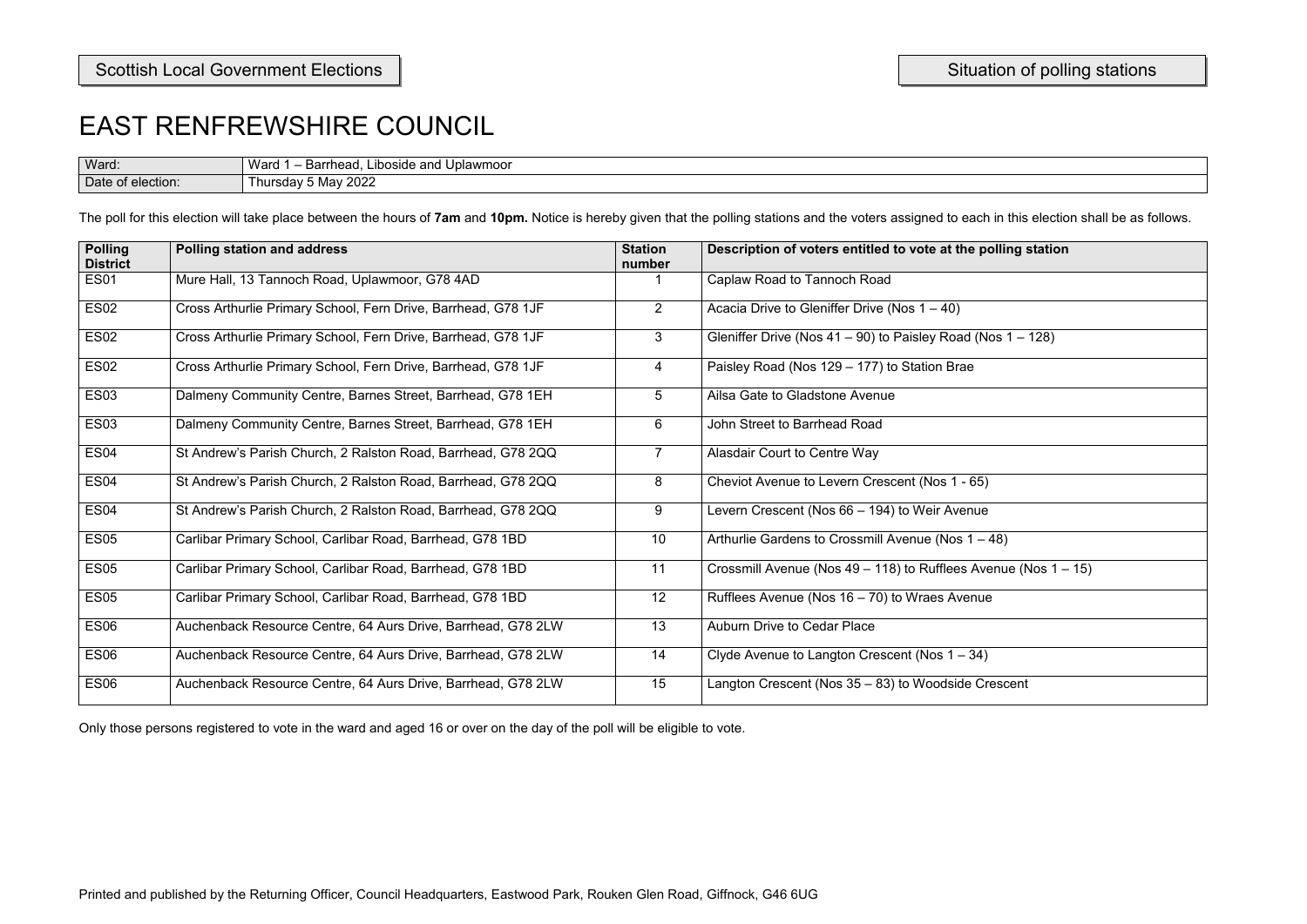| olling station                                                                                                      |  |  |  |
|---------------------------------------------------------------------------------------------------------------------|--|--|--|
|                                                                                                                     |  |  |  |
|                                                                                                                     |  |  |  |
|                                                                                                                     |  |  |  |
|                                                                                                                     |  |  |  |
| <u> 1989 - Jan James James Jan James James Jan James James Jan James James Jan James James James James James Ja</u> |  |  |  |
|                                                                                                                     |  |  |  |
|                                                                                                                     |  |  |  |
|                                                                                                                     |  |  |  |
|                                                                                                                     |  |  |  |
|                                                                                                                     |  |  |  |
|                                                                                                                     |  |  |  |

| Ward:                  | 'Vard<br>Neilston<br>and<br>. Mearns North<br>Newtor |
|------------------------|------------------------------------------------------|
| Date<br>of election: { | ∩∩∩<br>May<br>⊿ ⊥hursdav ′<br>ZUZZ                   |

The poll for this election will take place between the hours of **7am** and **10pm.** Notice is hereby given that the polling stations and the voters assigned to each in this election shall be as follows.

| <b>Polling</b><br><b>District</b> | <b>Polling station and address</b>                               | <b>Station</b><br>number | Description of voters entitled to vote at the polling station |
|-----------------------------------|------------------------------------------------------------------|--------------------------|---------------------------------------------------------------|
| EE01                              | St Cadoc's Primary School, Crookfur Road, Newton Mearns, G77 6TT | 16                       | Aurs Road to Glanderston Avenue                               |
| EE01                              | St Cadoc's Primary School, Crookfur Road, Newton Mearns, G77 6TT | 17                       | <b>Glanderston Gate to Lismore Place</b>                      |
| EE01                              | St Cadoc's Primary School, Crookfur Road, Newton Mearns, G77 6TT | 18                       | Malletsheugh Road to Witchwood Grove                          |
| EE02                              | Crookfur Primary School, Capelrig Road, Newton Mearns, G77 6LF   | 19                       | Abercorn Road to Daisy Place                                  |
| EE02                              | Crookfur Primary School, Capelrig Road, Newton Mearns, G77 6LF   | 20                       | Davaar Place to Hillfield Brae                                |
| EE02                              | Crookfur Primary School, Capelrig Road, Newton Mearns, G77 6LF   | 21                       | <b>Hillfield Drive to Primrose Avenue</b>                     |
| EE02                              | Crookfur Primary School, Capelrig Road, Newton Mearns, G77 6LF   | 22                       | Rankin Drive to Wylie Avenue                                  |
| <b>ES07</b>                       | Neilston Primary School, 43 High Street, Neilston, G78 3HJ       | 23                       | Alexander Terrace to Glen Avenue                              |
| <b>ES07</b>                       | Neilston Primary School, 43 High Street, Neilston, G78 3HJ       | 24                       | <b>Glen Creran Crescent to Harelaw Avenue</b>                 |
| <b>ES07</b>                       | Neilston Primary School, 43 High Street, Neilston, G78 3HJ       | 25                       | Hartfield Crescent to Lea Avenue                              |
| <b>ES07</b>                       | Neilston Primary School, 43 High Street, Neilston, G78 3HJ       | 26                       | Lintmill Terrace to Wellpark Terrace                          |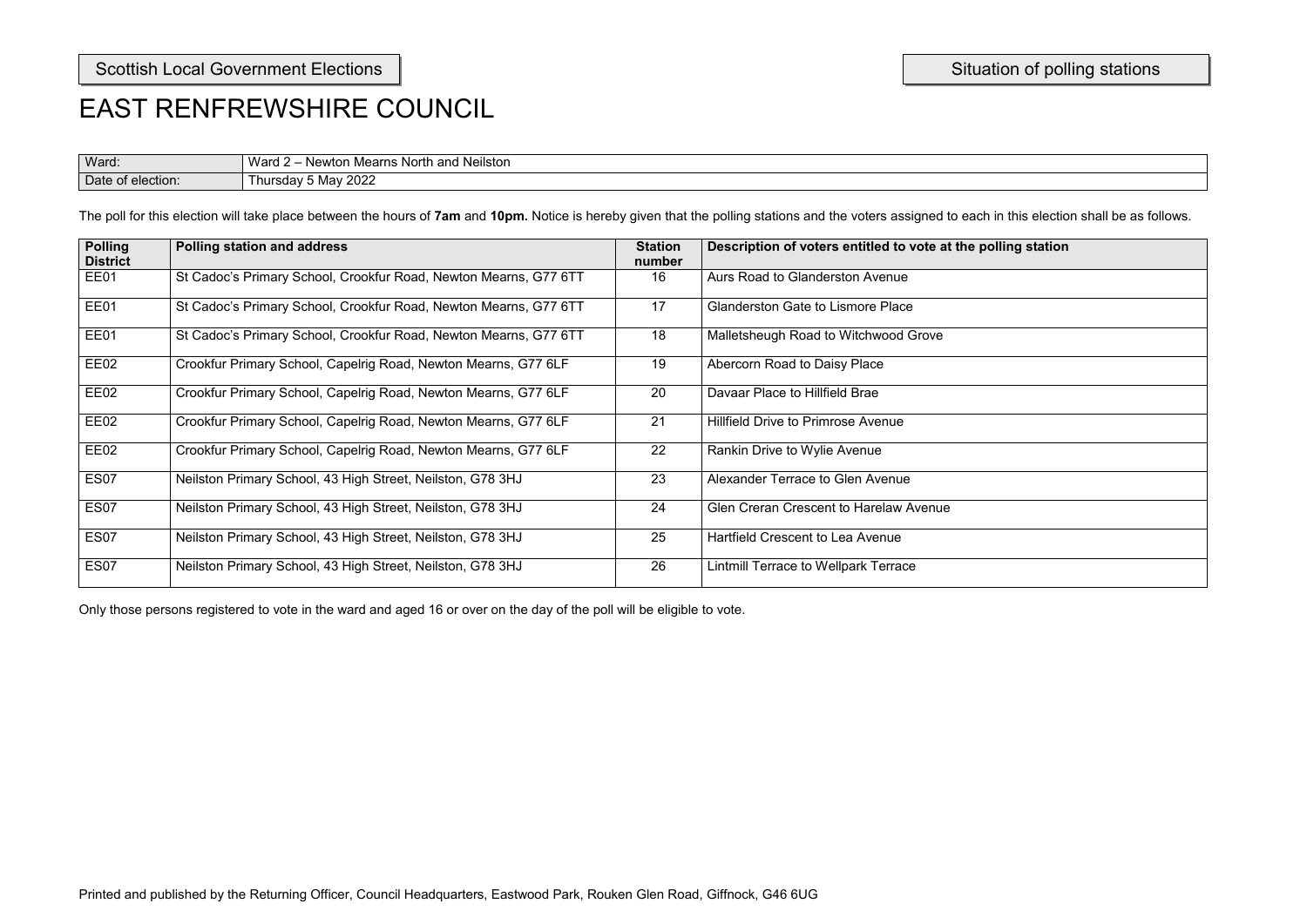| olling station |  |
|----------------|--|
|                |  |
|                |  |
|                |  |
|                |  |
|                |  |
|                |  |
|                |  |
| cе             |  |
|                |  |
|                |  |
|                |  |
|                |  |
|                |  |

Ward: Ward 3 – Giffnock and Thornliebank Date of election: Thursday 5 May 2022

### EAST RENFREWSHIRE COUNCIL

The poll for this election will take place between the hours of **7am** and **10pm.** Notice is hereby given that the polling stations and the voters assigned to each in this election shall be as follows.

| <b>Polling</b><br><b>District</b> | <b>Polling station and address</b>                              | <b>Station</b><br>number | Description of voters entitled to vote at the polling station |
|-----------------------------------|-----------------------------------------------------------------|--------------------------|---------------------------------------------------------------|
| EE03                              | Thornliebank Primary School, Main Street, Thornliebank, G46 7RW | 27                       | <b>Orchard Park Avenue to Groveburn Avenue</b>                |
| EE03                              | Thornliebank Primary School, Main Street, Thornliebank, G46 7RW | 28                       | <b>Hillside Court to Wisner Court</b>                         |
| EE04                              | Giffnock Primary School, Academy Road, Giffnock, G46 6JL        | 29                       | Airdale Avenue to Church Road                                 |
| EE04                              | Giffnock Primary School, Academy Road, Giffnock, G46 6JL        | 30                       | <b>Claremount Avenue to Fenwick Road</b>                      |
| EE04                              | Giffnock Primary School, Academy Road, Giffnock, G46 6JL        | 31                       | <b>Florence Drive to Park Court</b>                           |
| EE04                              | Giffnock Primary School, Academy Road, Giffnock, G46 6JL        | 32                       | Park Road to Westwood Avenue                                  |
| EE05                              | Braidbar Primary School, Kyle Drive, Giffnock, G46 6ES          | 33                       | Ashlea Drive to Cunningham Drive (Nos $1 - 61$ )              |
| EE05                              | Braidbar Primary School, Kyle Drive, Giffnock, G46 6ES          | 34                       | Cunningham Drive (Nos 63 - 159) to May Terrace                |
| EE05                              | Braidbar Primary School, Kyle Drive, Giffnock, G46 6ES          | 35                       | Melbourne Court to Woodlea Drive                              |
| EE06                              | OLM Primary School, Robslee Road, Thornliebank, G46 7DD         | 36                       | <b>Glenville Avenue to Glenwood Drive</b>                     |
| EE06                              | OLM Primary School, Robslee Road, Thornliebank, G46 7DD         | 37                       | <b>Heathwood Drive to Woodside Avenue</b>                     |
| EE07                              | St Ninian's High School, Eastwood Park, Giffnock, G46 6UG       | 38                       | Ailsa Drive to Glenburn Road                                  |
| EE07                              | St Ninian's High School, Eastwood Park, Giffnock, G46 6UG       | 39                       | <b>Greenhill Avenue to Woodvale Avenue</b>                    |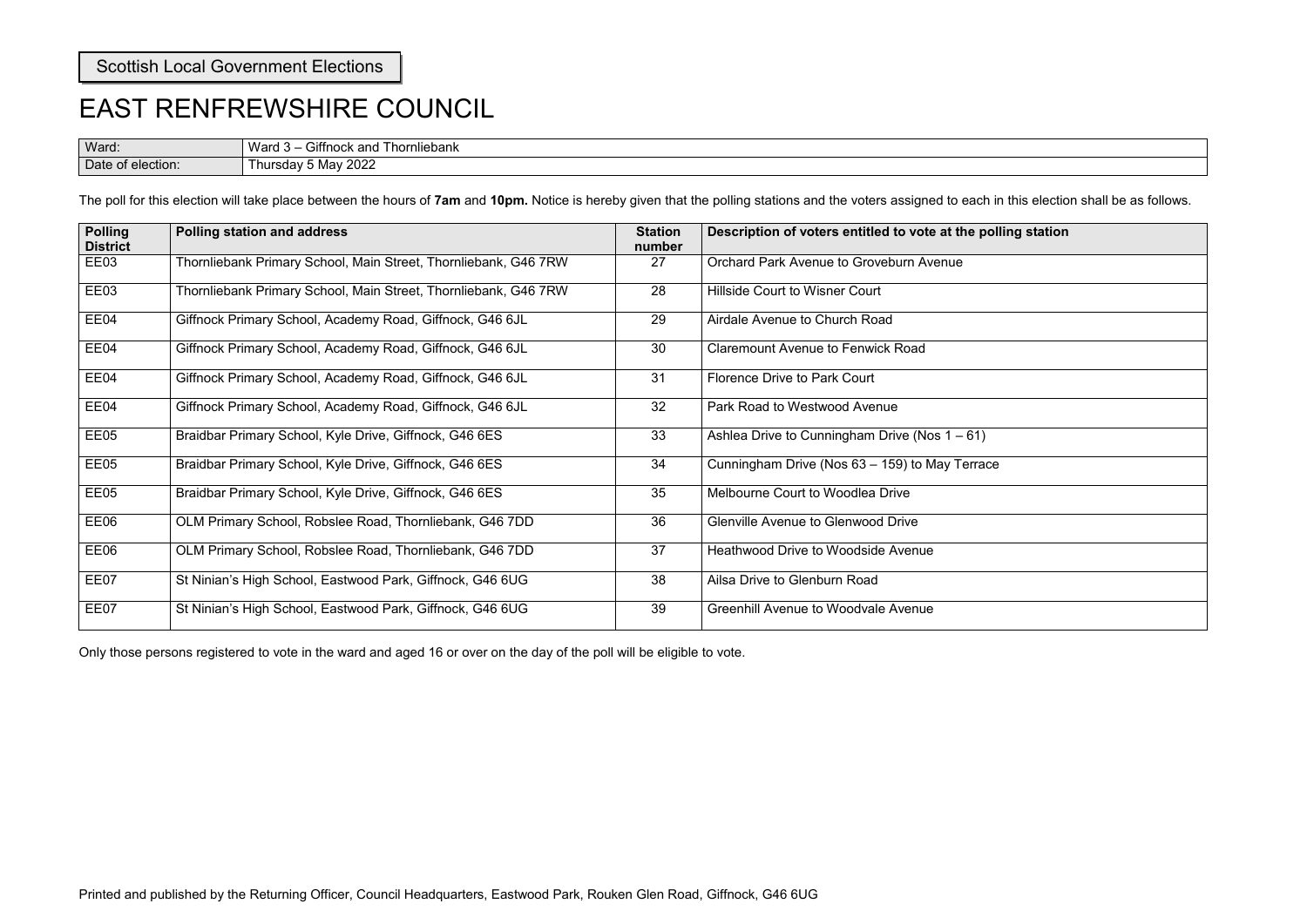| i in this election shall be as follows. |  |  |  |  |
|-----------------------------------------|--|--|--|--|
| olling station                          |  |  |  |  |
| $\overline{)}$                          |  |  |  |  |
| Avenue                                  |  |  |  |  |
|                                         |  |  |  |  |
|                                         |  |  |  |  |
|                                         |  |  |  |  |
| e (Nos 14 – 82)                         |  |  |  |  |
| Gardens (Nos 1 – 95)                    |  |  |  |  |
| ladrant                                 |  |  |  |  |
|                                         |  |  |  |  |
|                                         |  |  |  |  |
|                                         |  |  |  |  |
|                                         |  |  |  |  |
|                                         |  |  |  |  |
|                                         |  |  |  |  |
| $-30)$                                  |  |  |  |  |
|                                         |  |  |  |  |
|                                         |  |  |  |  |
|                                         |  |  |  |  |

| Ward:                  | Williamwood<br>M<br>∴larkstor<br>Netherlee<br>anc.<br>$\mathbf{a}$ |
|------------------------|--------------------------------------------------------------------|
| -<br>Date<br>election: | <b>0000</b><br>$\mathbf{a}$<br>lursda'<br>iviav.<br>∠UZ∟           |

The poll for this election will take place between the hours of 7am and 10pm. Notice is hereby given that the polling stations and the voters assigned to each

| <b>Polling</b><br><b>District</b> | Polling station and address                                    | <b>Station</b><br>number | Description of voters entitled to vote at the polling station        |
|-----------------------------------|----------------------------------------------------------------|--------------------------|----------------------------------------------------------------------|
| EE08                              | Netherlee Primary School, Clarkston Road, Glasgow, G44 3SF     | 40                       | Leefield Drive to Deanwood Avenue (Nos $1 - 30$ )                    |
| EE08                              | Netherlee Primary School, Clarkston Road, Glasgow, G44 3SF     | 41                       | Deanwood Avenue (Nos 31 - 77) to Netherburn Avenue                   |
| EE08                              | Netherlee Primary School, Clarkston Road, Glasgow, G44 3SF     | 42                       | Nethercliffe Avenue to Ormonde Avenue                                |
| EE08                              | Netherlee Primary School, Clarkston Road, Glasgow, G44 3SF     | 43                       | <b>Ormonde Court to Windlaw Park Gardens</b>                         |
| EE09                              | Clarkston Hall, Clarkston Toll, Clarkston, G76 8NE             | 44                       | Aidans Brae to Hillview Drive (Nos 10 - 100)                         |
| EE09                              | Clarkston Hall, Clarkston Toll, Clarkston, G76 8NE             | 45                       | Hillview Drive (Nos $102 - 168$ ) to Randolph Drive (Nos $14 - 82$ ) |
| EE09                              | Clarkston Hall, Clarkston Toll, Clarkston, G76 8NE             | 46                       | Randolph Drive (Nos 83 - 206) to Stamperland Gardens (Nos 1 - 95)    |
| EE09                              | Clarkston Hall, Clarkston Toll, Clarkston, G76 8NE             | 47                       | Stamperland Gardens (Nos 96 - 162) to The Quadrant                   |
| <b>EE10</b>                       | Williamwood Parish Church, 4 Vardar Avenue, Clarkston, G76 7QP | 48                       | <b>Barone Drive to Kilpatrick Gardens</b>                            |
| <b>EE10</b>                       | Williamwood Parish Church, 4 Vardar Avenue, Clarkston, G76 7QP | 49                       | <b>Lembert Drive to Woodside Gardens</b>                             |
| <b>EE11</b>                       | Carolside Primary School, Ashfield Road, Clarkston, G76 7TX    | 50                       | Ashfield Road to Gloucester Avenue                                   |
| <b>EE11</b>                       | Carolside Primary School, Ashfield Road, Clarkston, G76 7TX    | 51                       | <b>Greenfield Road to Hillview Drive</b>                             |
| <b>EE11</b>                       | Carolside Primary School, Ashfield Road, Clarkston, G76 7TX    | 52                       | Knollpark Drive to Woodburn Avenue                                   |
| <b>EE12</b>                       | Busby Primary School, Church Road, Busby, G76 8EB              | 53                       | <b>Bankholm Place to Easter Road</b>                                 |
| <b>EE12</b>                       | Busby Primary School, Church Road, Busby, G76 8EB              | 54                       | Easterton Avenue to Oliphant Crescent (Nos 1 - 30)                   |
| <b>EE12</b>                       | Busby Primary School, Church Road, Busby, G76 8EB              | 55                       | Oliphant Crescent (Nos 31 - 58) to Busby Road                        |
| <b>EE12</b>                       | Busby Primary School, Church Road, Busby, G76 8EB              | 56                       | <b>Carolside Avenue to Victoria Crescent</b>                         |